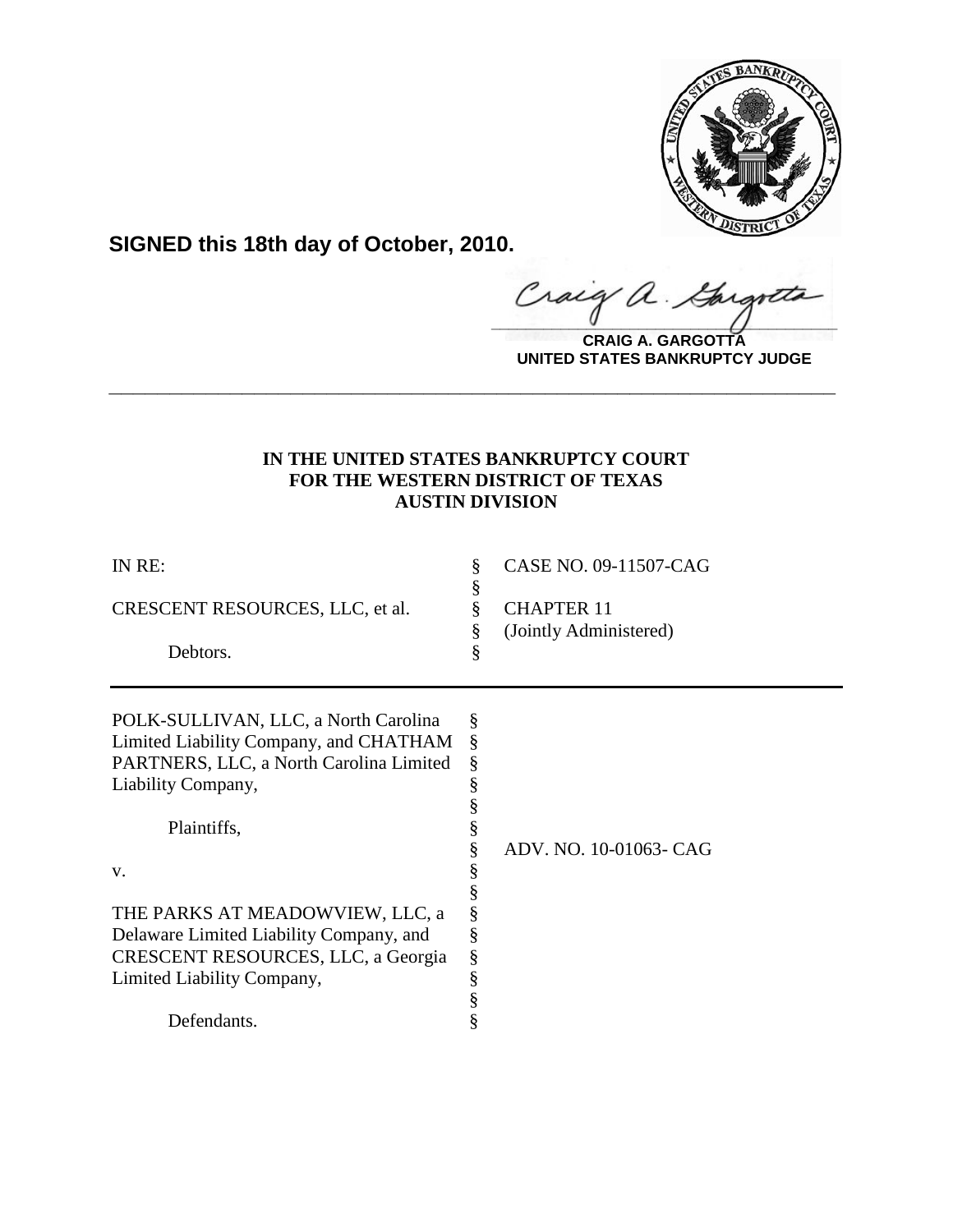# **ORDER DENYING DEFENDANTS' MOTIONS TO DISMISS CLAIMS AND TO DISMISS CRESCENT RESOURCES AS A PARTY**

Came on to be considered the above styled and numbered bankruptcy proceeding and, in particular, the Motions to Dismiss Claims and to Dismiss Crescent Resources as a Party by The Parks at Meadowview ("PML") and Crescent Resources, LLC ("Crescent") (collectively "Defendants") on June 23, 2010 (docket #20 and 21). Plaintiffs Polk-Sullivan, LLC ("Polk-Sullivan") and Chatham Partners, LLC ("Chatham") (collectively "Plaintiffs") responded to the Motions to Dismiss on August 26, 2010 (docket #30). The Court has jurisdiction over this proceeding pursuant to 28 U.S.C. § 157(b) and 28 U.S.C. § 1334. This is a core proceeding under 28 U.S.C. § 157(b)(2)(A) and (K). For the reasons stated herein, the Court finds that the Motion to Dismiss Claims should be denied, and that the Motion to Dismiss Crescent as a Party should also be denied.

#### **BACKGROUND**

On November 23, 2005, Plaintiffs and PML entered into a Purchase and Sale Agreement ("PSA"), in which Plaintiffs would convey to PML a parcel of property (the "Meadowview Property"). Plaintiffs also owned property near the Meadowview Property ("Plaintiffs" Other Property") and planned to purchase another parcel of land adjacent to the Meadowview Property (the "Harris Tract"). The Purchase and Sale Agreement imposed obligations on both PML and Plaintiffs, including a requirement that PML make certain improvements<sup>1</sup> on the Meadowview Property and provide Plaintiffs with access to those improvements<sup>2</sup> (Amended Cmplt.  $\P$  11). Plaintiffs also entered into a Cooperation Agreement with both PML and Crescent, which

 $\overline{a}$ 

<sup>&</sup>lt;sup>1</sup> Specifically, the language of the PSA required PML to build roadway segments, wastewater transmission lines, and spray irrigation lines (docket #27).

<sup>&</sup>lt;sup>2</sup> The PSA grants "non-exclusive easements" to connect to the water and wastewater lines constructed by PML, as well as to use the spray irrigation field improvements. Also, the PSA obligates PML to provide "non-exclusive easements for the benefit of [Plaintiffs'] adjoining property" (PSA ¶ 19).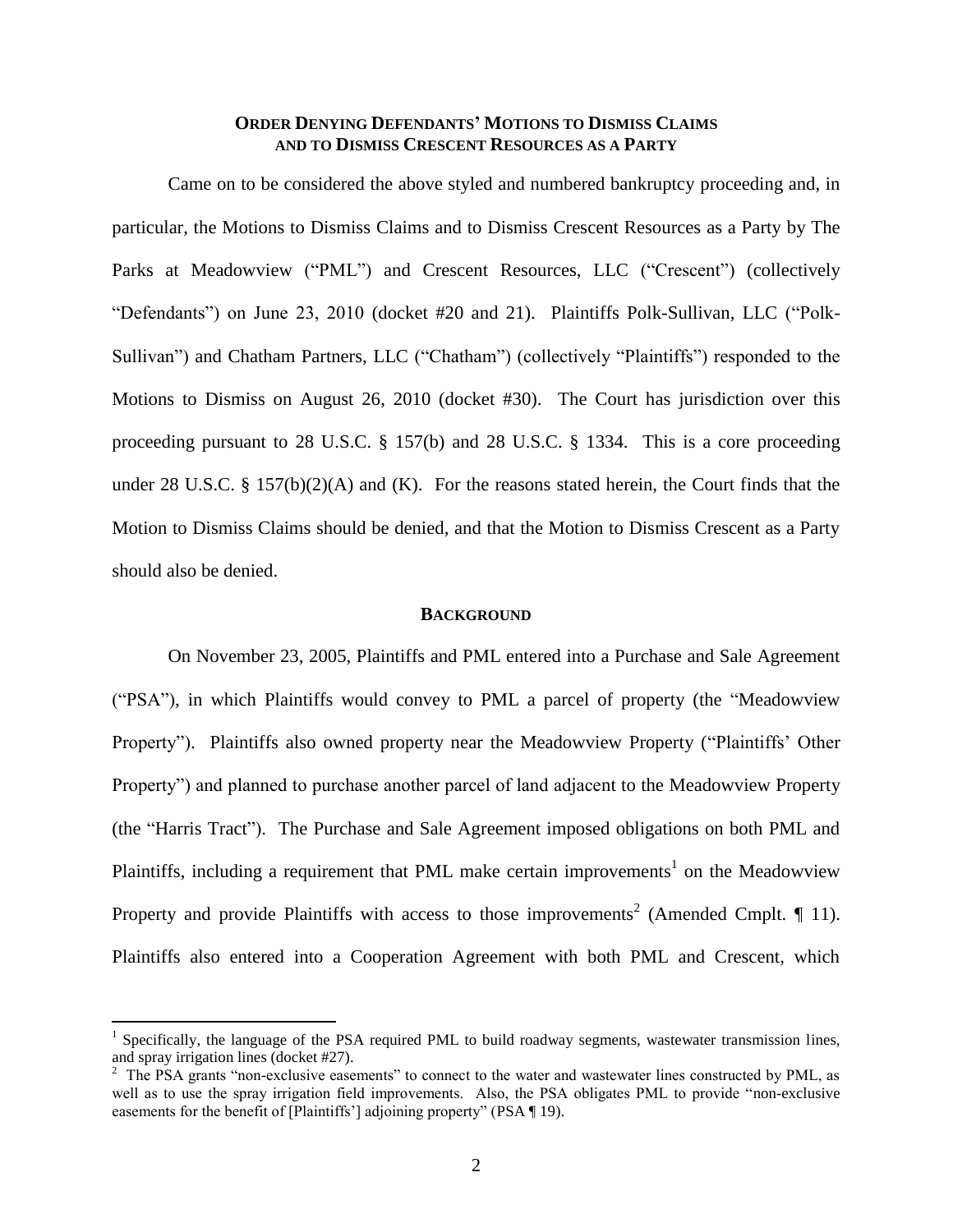detailed a plan for all parties to develop the various properties into a residential subdivision (Amended Complt. ¶¶ 12-14).

After the execution of the Purchase and Sale Agreement, Plaintiffs filed suit in Chatham County, North Carolina, alleging that Defendants did not fulfill their obligations under the agreement and claiming relief under various theories, including specific performance of a conveyance of real property and promissory estoppel (Amended Complt. ¶¶ 33-38). Plaintiffs also filed a lis pendens on the Meadowview Property, alerting potential buyers that a suit affecting interest in that property is currently being litigated. Defendants moved to dismiss both the claim for specific performance and promissory estoppel claim, and to cancel the notice of lis pendens; the case was subsequently transferred to the U.S. Bankruptcy Court, Western District of Texas, Austin Division (docket #1).

#### **PARTIES' CONTENTIONS**

Defendants contend that Claims I and III of Plaintiffs" Amended Complaint do not meet the plausibility standard required for a complaint to withstand a motion to dismiss. *See generally Bell Atlantic Corp. v. Twombly***,** 550 U.S. 544 (2005); *Ashcroft v. Iqbal***,** 129 S.Ct. 1937 (2009). Specifically, Defendants argue that Plaintiffs are not entitled to specific performance because the PSA did not convey an interest in real property and that promissory estoppel, upon which Plaintiffs base their third claim for relief, is not an available remedy under North Carolina law. Plaintiffs contend that the PSA imposed an obligation upon Defendants to convey easements to Plaintiffs, which are an interest in real property and which can be enforced through specific performance. Plaintiffs also argue that the type of estoppel they claim is allowed under North Carolina law because, rather than using estoppel merely as a substitute for a contract, which is prohibited by North Carolina law, Plaintiffs contend that they can still recover on the equitable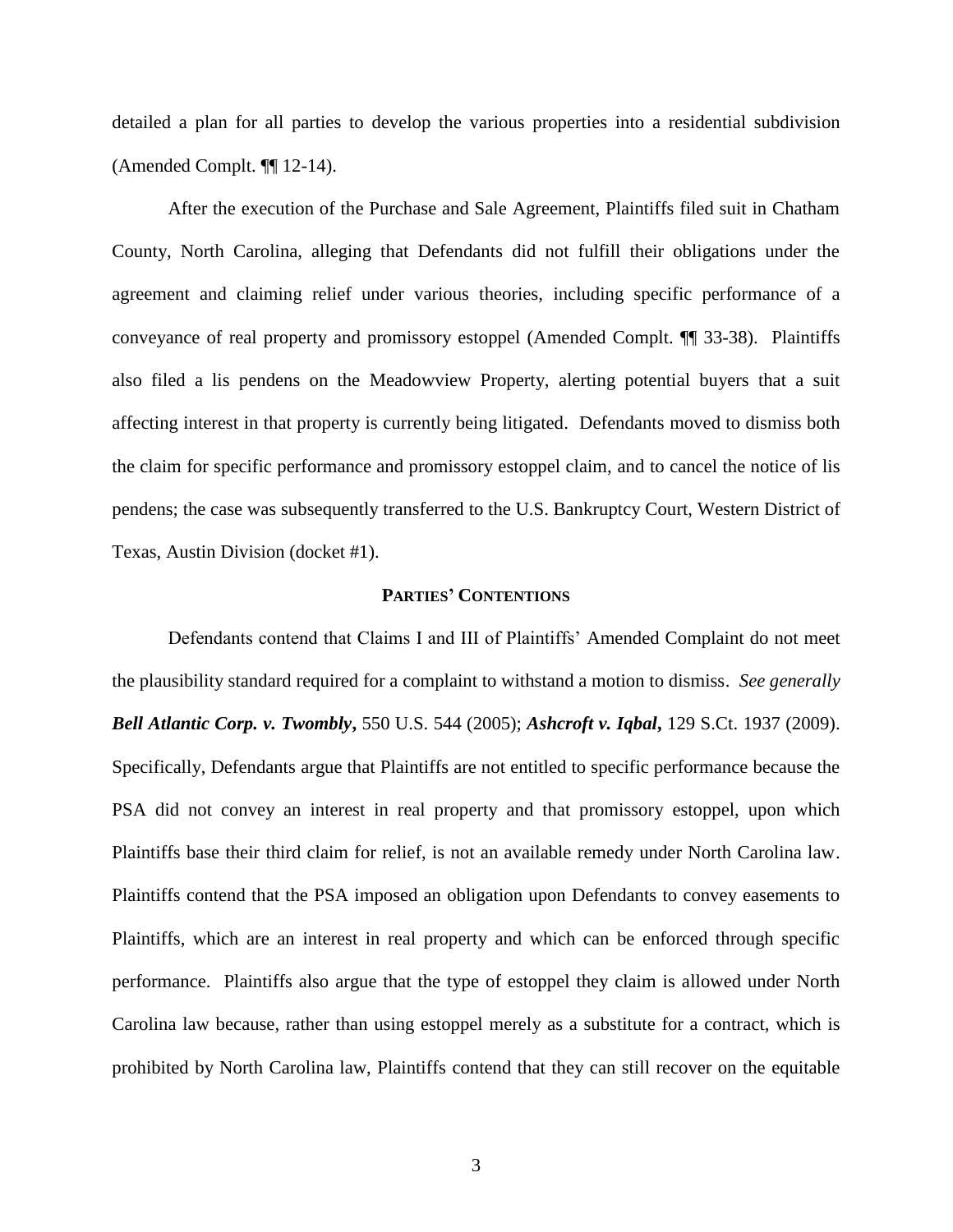basis that Defendants benefitted from actions taken by Plaintiffs in reliance on the PSA and should therefore be estopped from denying the PSA"s validity. Also, Plaintiffs allege that this Court cannot remove the lis pendens on the Meadowview Property until this lawsuit has been fully litigated.

# **LEGAL ANALYSIS**

## Defendant"s Motion to Dismiss

A defendant"s motion to dismiss may be accompanied by documents "that are considered part of the pleadings if they are referred to in the plaintiff"s complaint and are central to [the] claim. *Causey v. Sewell Cadillac-Chevrolet*, 394 F.3d 285 (5th Cir. 2004). If the court finds documents to be outside of the pleadings or not central to the claim, the motion to dismiss "must be treated as a motion for summary judgment." *Id.* At any time, a judge may also take judicial notice of facts "capable of accurate and ready determination by resort to sources whose accuracy cannot reasonably be questioned." FED. R. EVID. § 201(b). Defendants attached the Affidavit of Robert C. Sink to their motion to dismiss. The affidavit acknowledges Mr. Sink"s role as counsel for Crescent and PML. Mr. Sink also authenticates all documents submitted to the court concerning agreements between the parties as true and correct copies. The documents to which he refers were included in his affidavit as exhibits. The documents include the PSA and its amendments, the Cooperation Agreement and its amendments, and maps and exhibits that show the development plan. These documents are central to the Plaintiffs" claims and Plaintiffs refer to them in their Complaint. Therefore, the inclusion of these documents does not convert this motion to dismiss to a motion for summary judgment.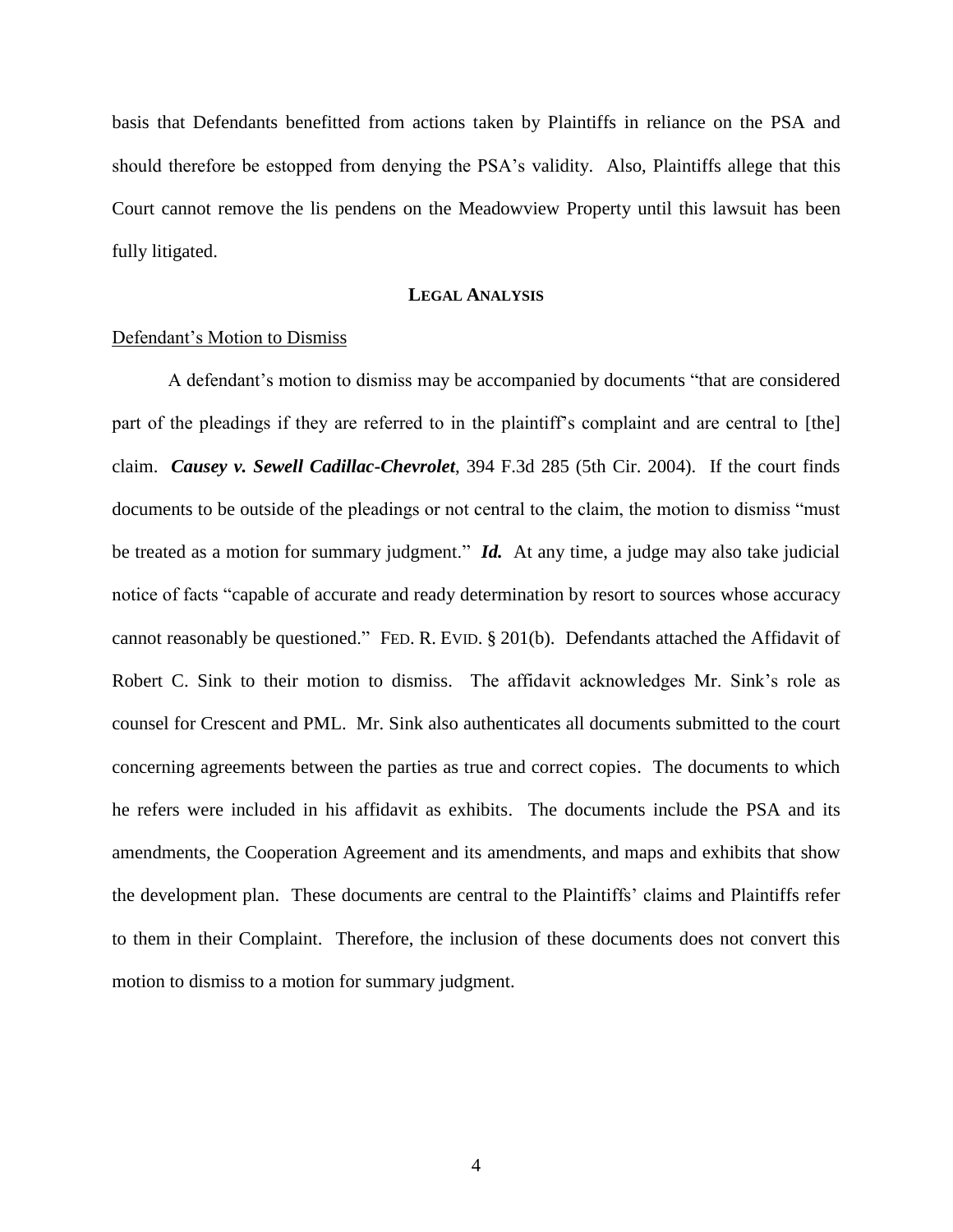## Sufficiency of Plaintiffs" Amended Complaint

To withstand a motion to dismiss, "a complaint must contain sufficient factual matter, accepted as true, to state a claim to relief that is plausible on its face." *Iqbal,* 129 S.Ct. at 1949. This requires stating facts that state a claim for relief, not merely stating labels or legal conclusions. *Twombly*, 550 U.S. at 555. This does not, however, require stating factual allegations that likely occurred—"a well-pleaded complaint may proceed even if it appears "that a recovery is very remote and unlikely."" *Id.* (quoting *Schuer v. Rhodes*, 416 U.S. 232, 236 (1974)). Rather, a plaintiff merely need show that the factual allegations, taken as true, entitle the plaintiff to relief. *Hershey v. Energy Transfer Part.*, 610 F.3d 239 (5th Cir. 2010).

In *Twombly*, plaintiffs pleaded a class action under § 1 of the Sherman Antitrust Act, which prohibits anticompetitive conduct "effected by conduct, combination, or conspiracy." 550 U.S. at 548. Part of the plaintiffs' allegations included the accusation that Bell Atlantic, among other companies, "entered into a contract, combination or conspiracy to prevent competitive entry . . . and have agreed not to compete . . . and otherwise allocated customers and markets to each other." *Id.* at 551. The Court held that, because plaintiffs failed to provide any factual allegation to support the existence of an agreement, the pleaded "facts" were merely legal conclusions, insufficient to withstand a motion to dismiss. *Id.* at 555. The Court also noted that, while plaintiffs' factual allegations must be taken as true, "the Court is not bound to accept as true a legal conclusion couched as a factual allegation." *Id.* 

In *Iqbal*, plaintiff, who was detained in a maximum-security detention facility after the events of September 11, 2001, pleaded that defendants "knew of, condoned, and willfully and maliciously agreed to subject [him] to harsh conditions of confinement" exclusively because of his race and national origin. 129 S.Ct. at 1950. Iqbal also labeled Ashcroft the "principle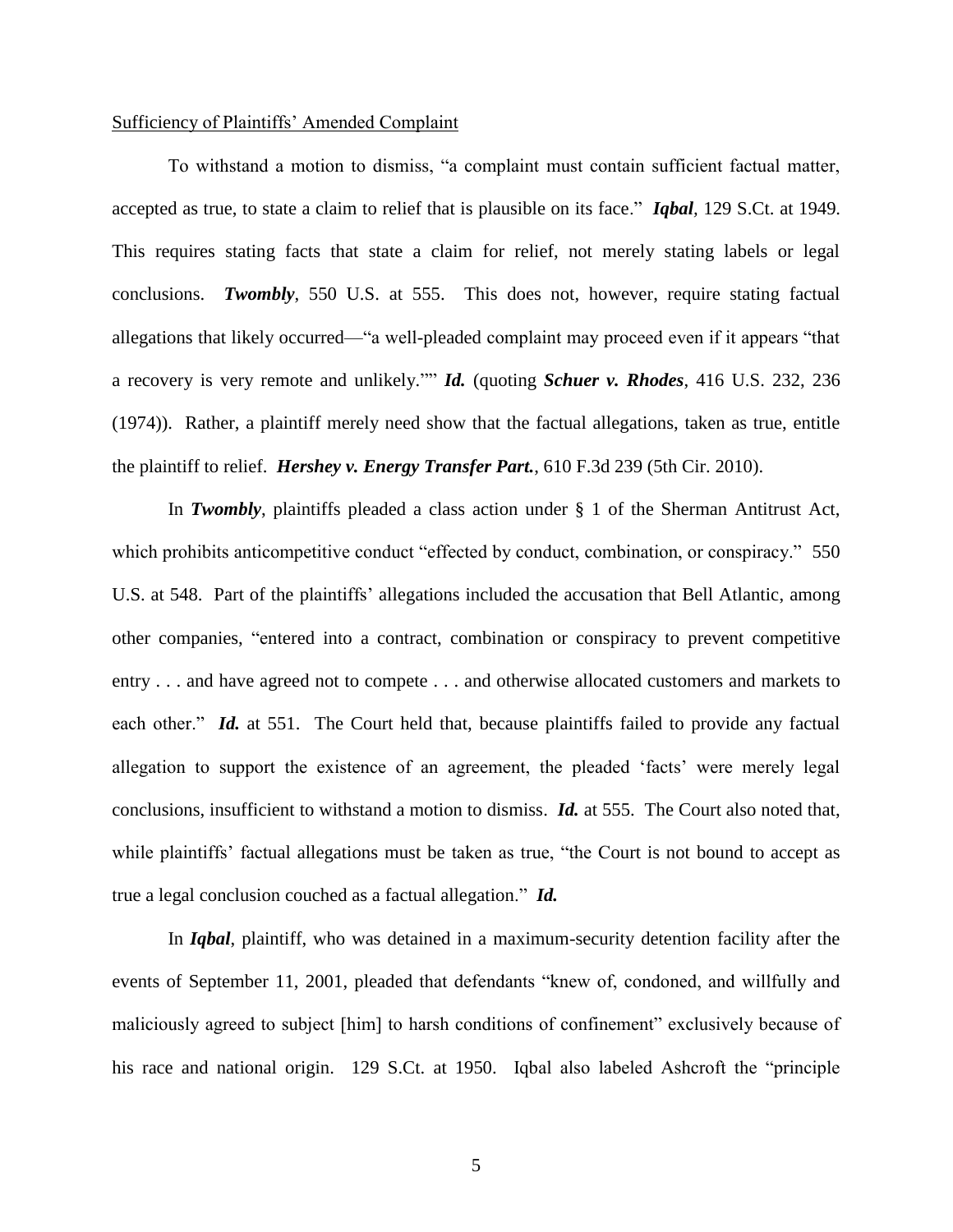architect" of the policy of singling out specific races and national origins and another defendant as "instrumental" in executing the policy. *Id.* at 1950. The Court held that these allegations were "conclusory, and therefore not entitled to be assumed true." *Id.* Accordingly, the Court dismissed the case. *Id.* at 1953.

In the instant case, Defendants wish the court to dismiss Claims I and III of Plaintiffs' Amended Complaint. In their Amended Complaint, Plaintiffs" allege the following facts relevant to the motion to dismiss:

- 1. Plaintiffs entered into a Purchase and Sale Agreement to sell the Meadowview Property to PML.
- 2. Plaintiffs owned the Harris Tract adjacent to the Meadowview Property.
- 3. Defendants represented that amenities were to be built on the Meadowview Property that would benefit development of the Harris Property.
- 4. The agreement imposed obligations on Defendants to construct or provide infrastructure and amenities as well as grant easements to use infrastructure and amenities, including a new spray irrigation structure.
- 5. The Meadowview Property and Harris tract were to be developed together into residential subdivisions.
- 6. Although the Harris tract had not been purchased yet, Defendants knew or should have known that Plaintiffs were going to buy the Harris tract as well as Plaintiffs' Other Property tract in reliance upon the Agreement.
- 7. Defendants failed to construct roadway segments, convey easements, and install the irrigation spray field improvements.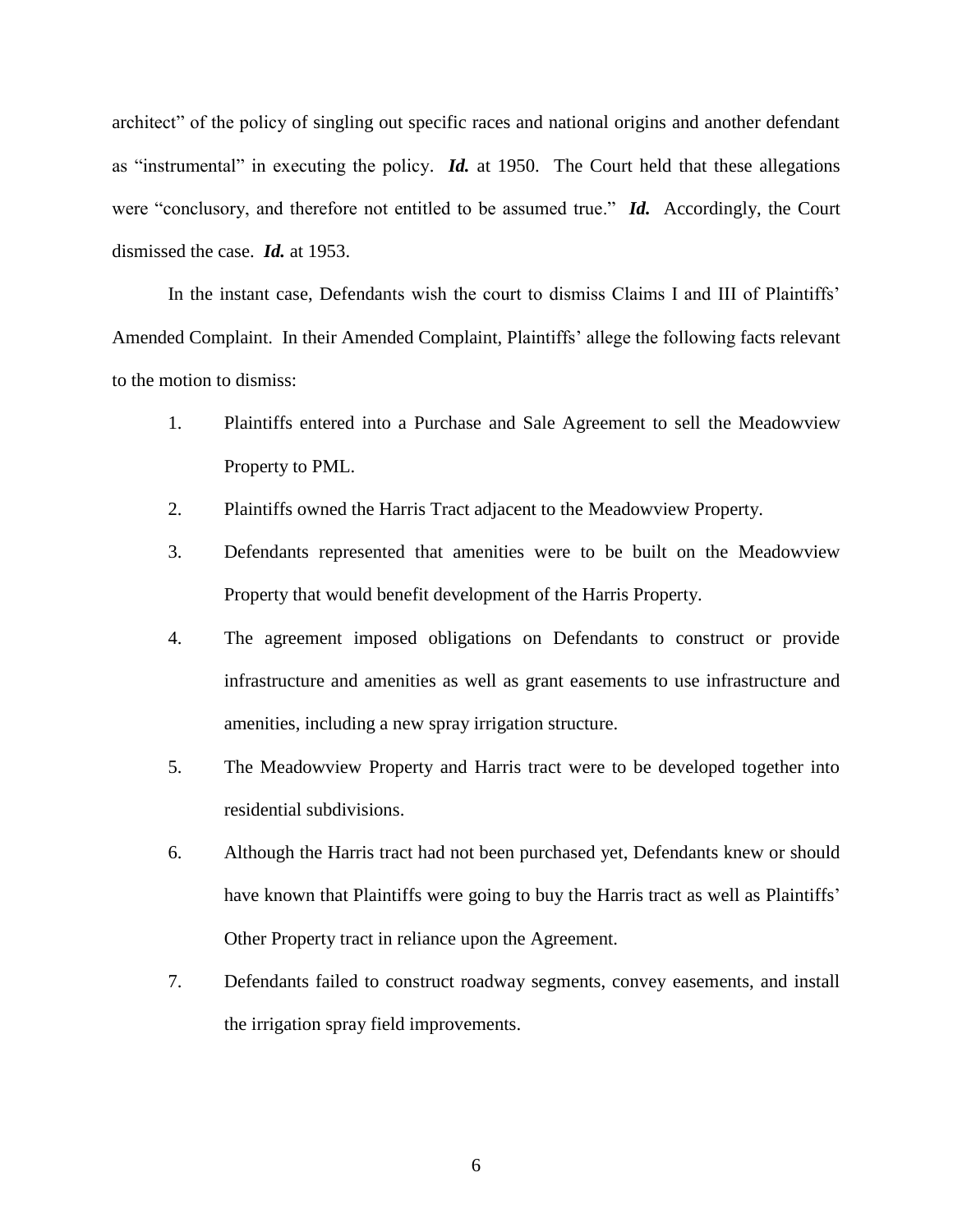8. Plaintiffs suffered "substantial damages" as a result of Defendants' conduct including diminution of the value of Harris Tract and other property, delay of construction, and the reduction of value of the residential lots.

# (Docket #18.)

 $\overline{a}$ 

In their first claim of relief, Plaintiffs seek declaratory judgment and specific relief for Defendants' failure to construct amenities or grant the easements. With respect to the easements, Defendants dispute that the Agreement conveyed easements to Plaintiffs, and Defendants merely meant to convey licenses. Defendants argue that, as licenses are not interests in real property, Plaintiffs would not be entitled to specific performance, and therefore the claim should be dismissed. However, at the pleading stage, the court is to take the factual allegations stated by Plaintiffs as true, and the court therefore takes as true the fact that PML agreed to convey easements.<sup>3</sup> Defendants also argue that the Agreement is not specific enough in terms of describing the type of interest to be conveyed to allow Plaintiffs to receive specific performance, and that specific performance would be too burdensome for a court to enforce. An evidentiary record should establish this fact, and this is an argument that should not be considered when determining the plausibility of a 12(b)(6) motion. Claim I withstands the motion to dismiss.

Claim III, which Defendants also seek to dismiss, alternatively seeks relief under a theory of estoppel because Plaintiffs "reasonably and foreseeably relied" on the representations made by Defendants, which were pleaded in Paragraph 11 of the Complaint. Plaintiffs' argument states simply that Defendants should be estopped from denying the existence of a contract because Defendants took benefits from the PSA and should not be allowed to now challenge its validity. North Carolina law supports this assertion under the doctrine of "quasi-estoppel." **Reidy v.** 

<sup>&</sup>lt;sup>3</sup> Paragraph 19 of the PSA makes a specific reference to "non-exclusive easements." Further, there is insufficient evidence to establish that this Court cannot enforce the obligations under the PSA.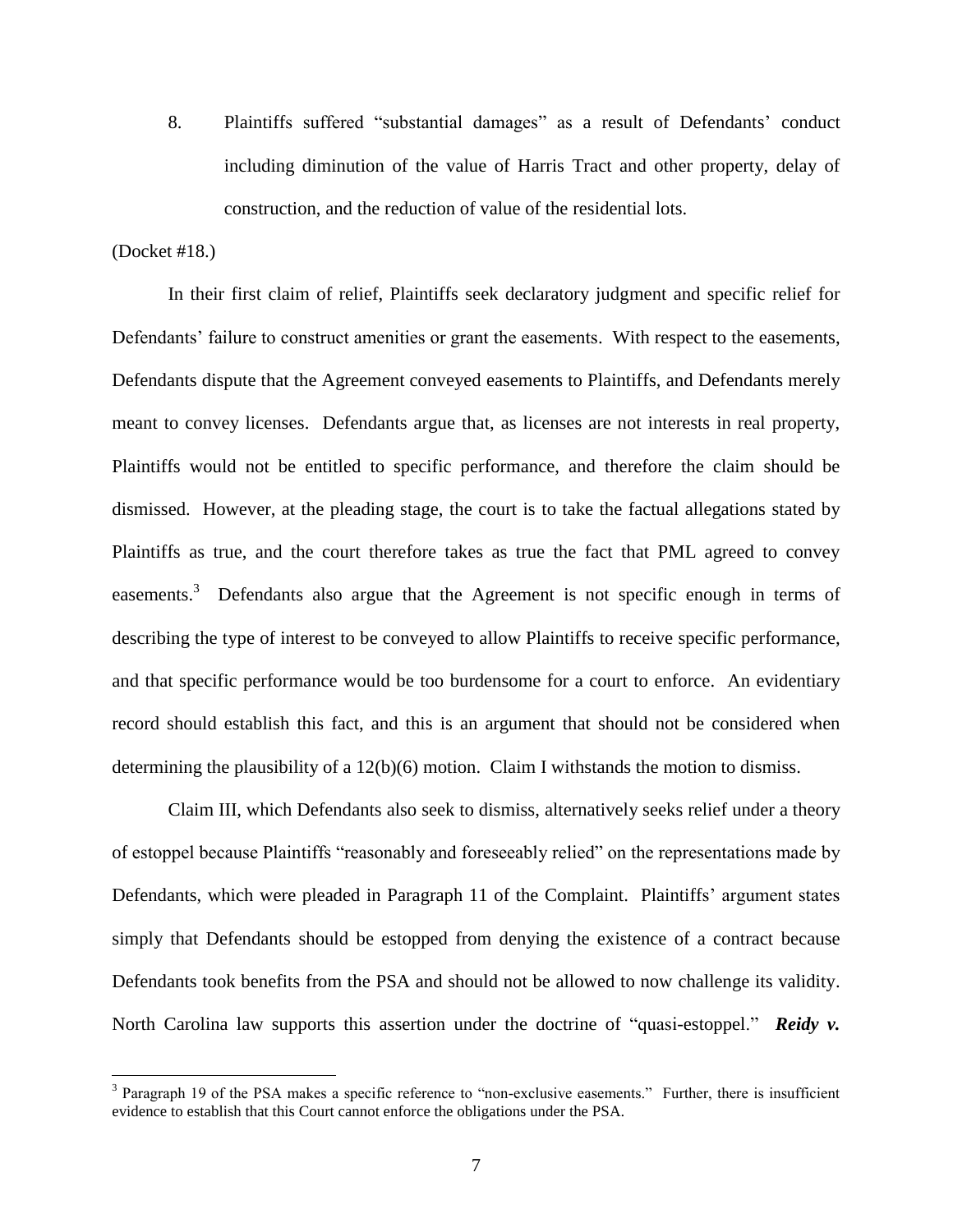*Whitehart Ass'n, Inc.***,** 648 S.E.2d 265, 268 (N.C. Ct. App. 2007) ("under a quasi-estoppel theory, a party who accepts a transaction or instrument and then accepts benefits under it may be estopped to take a later position inconsistent with the prior acceptance of that same transaction or instrument") (quoting *Whitacre P'ship v. Biosignia, Inc.*, 591 S.E.2d 870, 881-82 (N.C. Ct. App. 2004)); *Beck v. Beck*, 624 S.E.2d 411 (N.C. Ct. App. 2006) ("quasi-estoppel is based on a party's acceptance of the benefits of a transaction, and provides where one having the right to accept or reject a transaction or instrument takes and retains benefits thereunder, he ratifies it, and cannot avoid its obligation or effect by taking a position inconsistent with it"). In cases involving contract issues, courts have used this doctrine to prevent parties from arguing both sides of the case by accepting the benefits of the contract while still trying to deny its validity. *Brooks v. Hackney***,** 404 S.E.2d 854 (N.C. Ct. App. 1991) (holding that, even though description of property was too ambiguous to constitute a contract, purchaser could still not deny existence of contract for purchase of property because buyer made payments for over eight years and paid a prorated amount of property tax); *Z.A. Sneeden's Sons v. ZP No. 116*, 660 S.E.2d 204 (N.C. Ct. App. 2008) ("[p]laintiffs are estopped from now asserting the easement did not give ZP and Lowe's access over the property" after plaintiffs were paid \$150,000 in consideration for an easement).

In their Third Claim for Relief, Plaintiffs claim that they conveyed the Meadowview Property, purchased the Harris Tract and made plans for the development of both tracts, showing that Defendants did in fact benefit from the terms of the PSA. Taken as true, Plaintiffs plead with enough specificity to make a claim for relief under the doctrine of quasi-estoppel allowed under North Carolina law. Defendants cannot deny the validity of the PSA after reaping its benefits. Therefore, Claim III withstands the motion to dismiss.